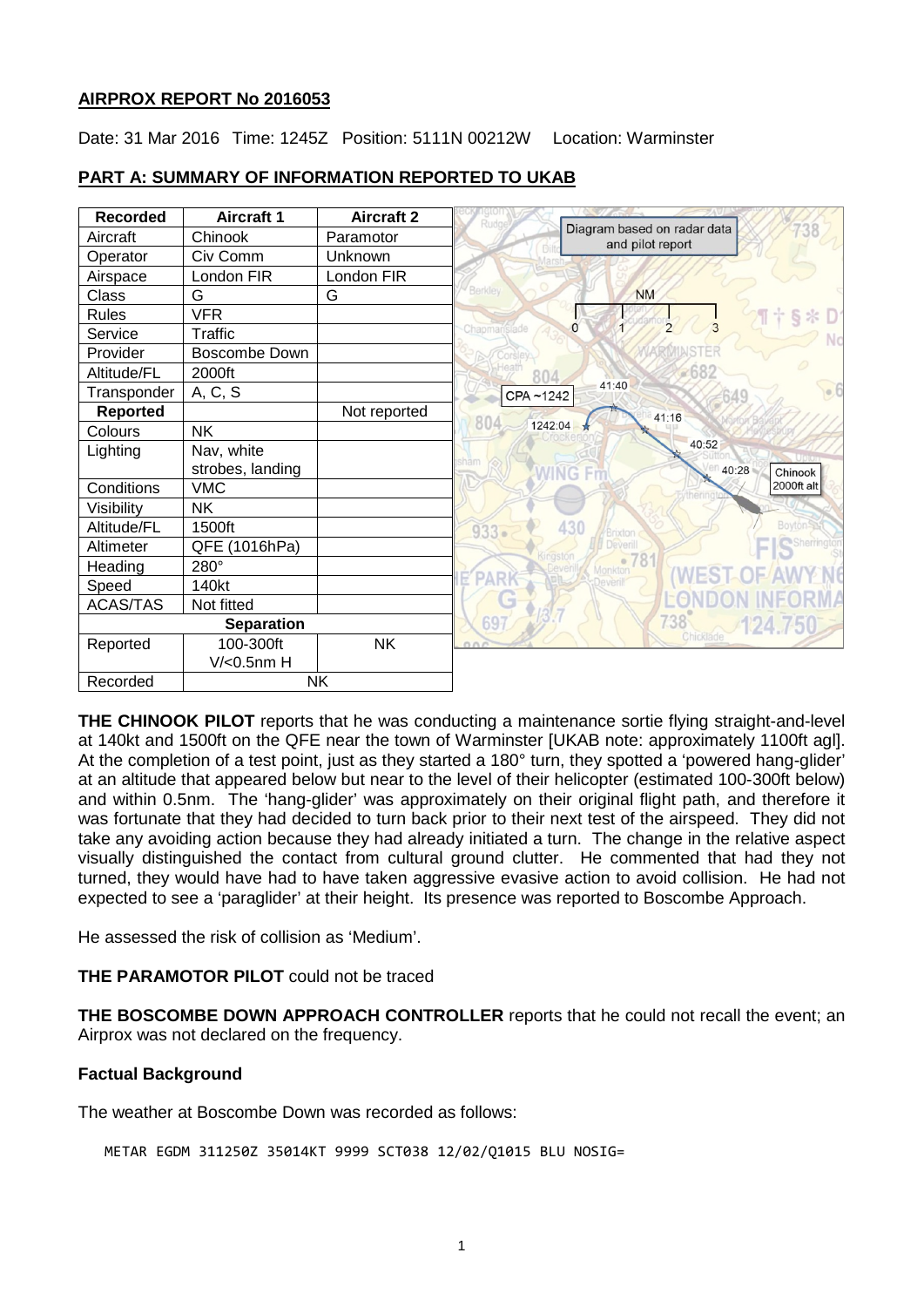### **Analysis and Investigation**

## **Military ATM**

An Airprox occurred on 31st March 2016 at 1245 between a Chinook and an untraced Paramotor. The Chinook pilot was under a Traffic Service with Boscombe Approach. The RAC were unable to capture the Paramotor on radar replay.

The Chinook pilot was placed under a Traffic Service at 1232:57. At 1239:18, Boscombe Approach transmitted, "[Chinook C/S] *intermittent contact North West one and a half miles no height information*."

The Closest Point of Approach (CPA) was estimated by the RAC at 1241:50, based upon the Chinook pilot's reported height and location.

At 1242:01, the Chinook pilot stated, "[Chinook C/S] *has a (pause) had a powered hang glider approximately one thousand feet just West of our position, just for your information*." ATC confirmed that The Park Glider Site was active.

The incident was not captured on radar replay and it is not known which returns were displaying on the Boscombe Approach Controller's radar screen at the time of the incident; the controller could not recall the event, and an Airprox was not declared on frequency. It is unlikely that the Paramotor would appear on the radar screen, and this lack of conspicuity removed the barrier of Traffic Information from ATC. Boscombe had provided information on an intermittent contact but it was not acknowledged by the crew. Controllers and crews are aware of the site locally, and information will be passed by ATC if intermittent returns are detected on radar.

The Chinook pilot reported being at 1500ft QFE, near Warminster, when the Paramotor was spotted slightly below within 0.5nm. The pilot also commented that a turn had provided a change in relative aspect that allowed sighting of the Paramotor; had the turn not occurred, the respective air systems would have come a lot closer. In the occurrence report, the crew commented that they were not expecting to see a Paramotor at that height. The only barrier to preventing loss of safe separation on this occasion was the crew lookout and they were fortunate that a turn allowed them to distinguish the Paramotor from ground clutter to visually acquire it.

## **UKAB Secretariat**

The Chinook and Paramotor pilots shared an equal responsibility for collision avoidance and not to operate in such proximity to other aircraft as to create a collision hazard<sup>[1](#page-1-0)</sup>.

#### **Comments**

#### **JHC**

This is a prime example of the dangers of conducting air operations when conspicuity of air systems cannot be guaranteed from either a ground station or from installed traffic collision systems. The Chinook pilot was utilising the correct ATC Service; however, the pilot did not respond to the report from the controller regarding possible traffic, this could be a result of the ongoing vectoring and busy 2-way communication with another callsign. It was fortuitous that the Chinook pilot conducted a turn and was able to identify the paramotor using good lookout; no other available means to separate these air systems was evident. Unfortunately there is no ability to obtain comment from the paramotor pilot to identify what equipment was fitted to provide conspicuity on that system, or if they had visibility of the Chinook (therefore conducting a degree of self-separation). The confusion with filing the Airprox and therefore the lateness of ATC to report is noted and a reminder will be sent to all JHC Units via suitable publications.

<span id="page-1-0"></span><sup>&</sup>lt;sup>1</sup> SERA.3205 Proximity.